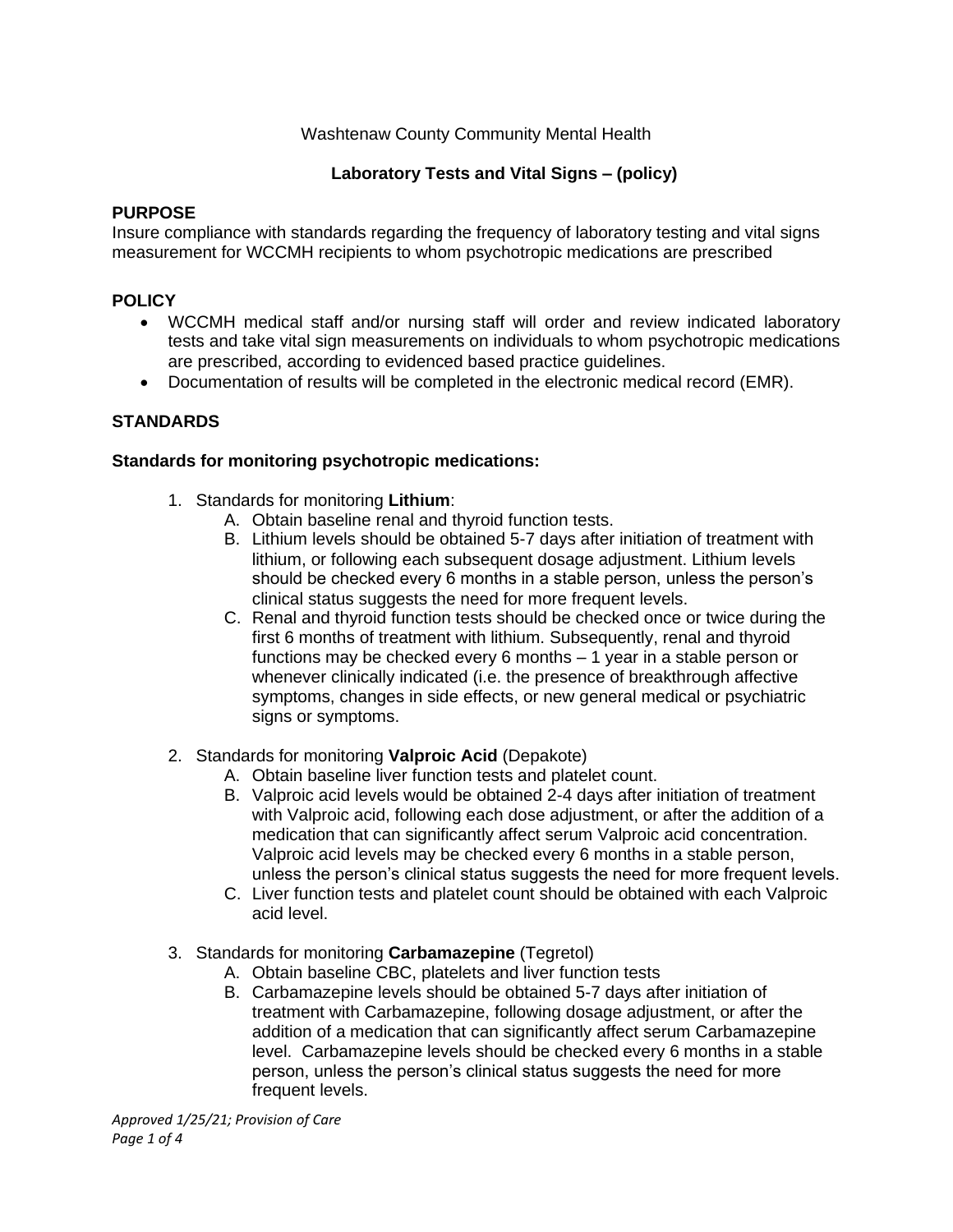- C. CBC, platelets and liver function tests should be obtained with each Carbamazepine level.
- 4. Standards for monitoring **second generation (atypical) antipsychotic** related metabolic changes.
	- A. A nurse will obtain baseline vital signs (B/P, P) when people are prescribed atypical antipsychotics, and monitor vital signs at minimum quarterly of persons taking atypical antipsychotic medication
	- B. A nurse will obtain baseline height and weight when people are prescribed atypical antipsychotic medication, and will obtain weight measurements monthly for 6 months, and then twice a year.
	- C. The medical staff will obtain baseline metabolic panel labs (serum triglycerides, LDL, HDL, total cholesterol and HgA1C).
	- D. The medical staff will monitor metabolic profile monthly for 3 months, and annually thereafter, unless changes in values indicate a need for more frequent monitoring.

## **DEFINITIONS**

Psychotropic medications : For the purposes of this policy, psychotropic medications are medications prescribed to treat mood instability, thought disorder, or behavioral dyscontrol. Generally, the following medication categories are considered psychotropic medications: antipsychotic agents, antidepressants, lithium and other mood stabilizing agents, sedative/hypnotic agents, psycho-stimulants and anticholinergic agents used in the treatment of movement disorders.

Medical staff: A physician, mental health nurse practitioner, or clinical nurse specialist who is licensed to practice and prescribe medications in the State of Michigan.

Nursing Staff: A registered nurse who is licensed to practice in the State of Michigan

Electronic Medical Record (EMR): E-II system utilized by WCCMH for documentation of personal health information and treatment

### **PROCEDURE(S)**

*See procedures manual*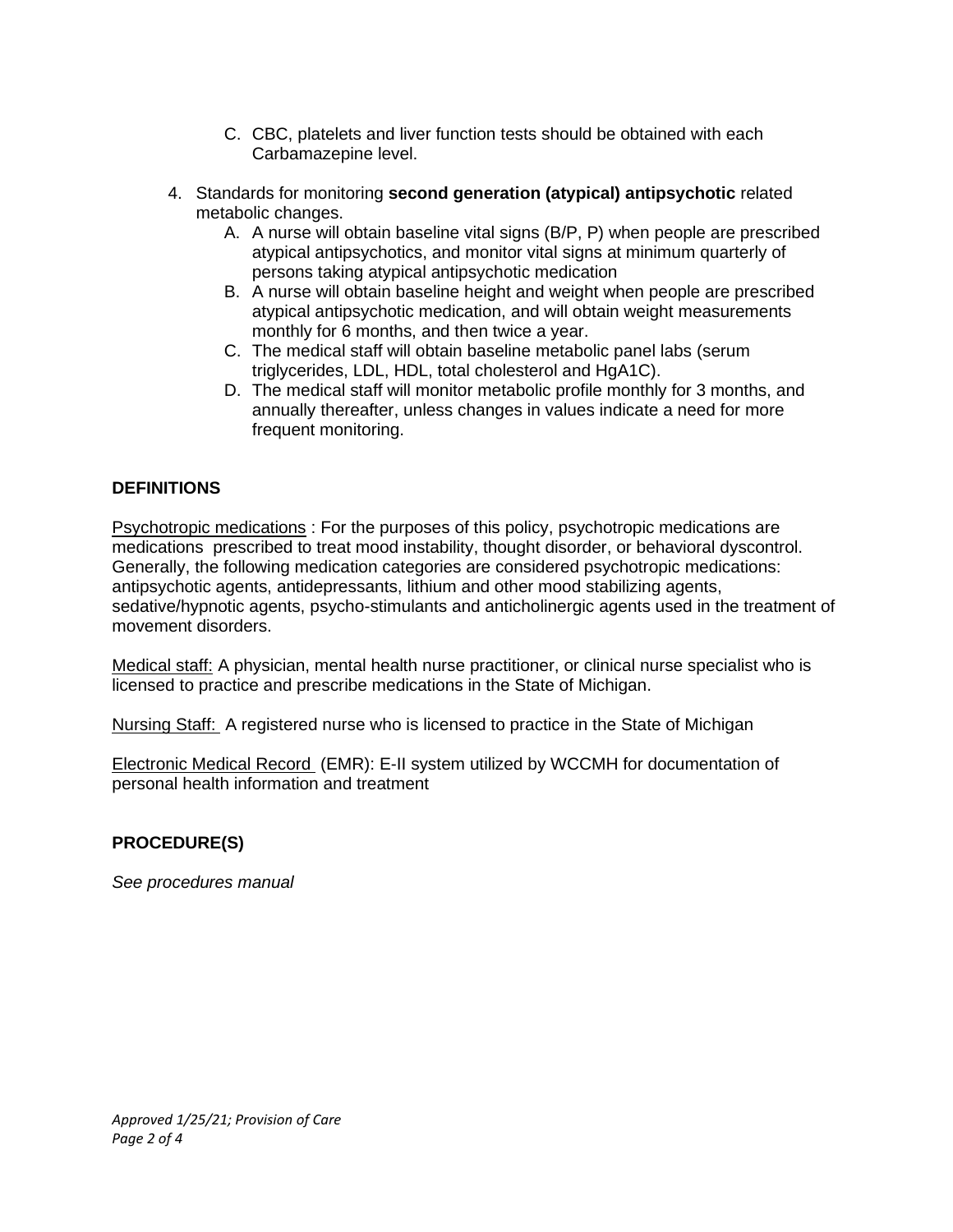## **REFERENCES/NOTES**

| Reference:                                                                                                                                               | <b>Check</b><br>if<br>applies: | <b>Standard Numbers:</b> |
|----------------------------------------------------------------------------------------------------------------------------------------------------------|--------------------------------|--------------------------|
| DCH Policy, "Psychotropic Medication"<br>Guidelines"                                                                                                     | X                              | 07-R-7158/GL             |
| APA Guidelines, "Practice Guidelines for<br>Treatment of Patients with Bipolar Disorder"                                                                 | X                              |                          |
| "Due Criteria – Criteria for Use of Valproate in<br>Adult Psychiatric Inpatients and Outpatients"<br>in Am J Health-Syst Pharm (1996); 53:1187-<br>1188. | X                              |                          |
| "Diagnosis and Management of the Metabolic<br>Syndrome" in Circulation (2005); 112:2735-<br>2752.                                                        | X                              |                          |
| <b>TJC- Behavioral Health Standards</b>                                                                                                                  | X                              | MM.07.01.01              |

## **EXHIBITS**

A. Laboratory Requisition form